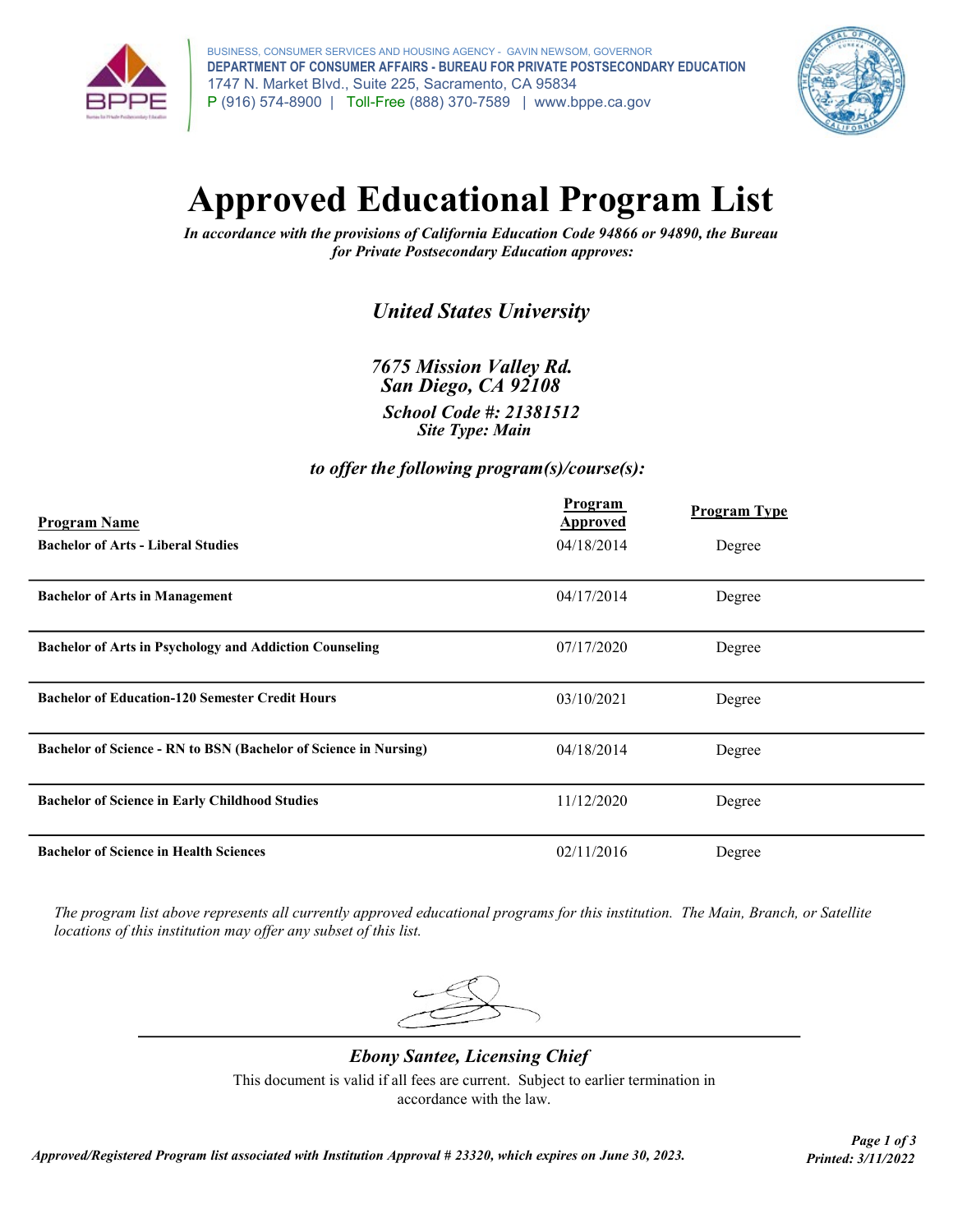# Approved Program List

### School Name: United States University School Code: 21381512 (Institution Code: 21381512.........Site Type: Main)

| <b>Program Name</b>                                                                              | Program<br><b>Approved</b> | <b>Program Type</b> |
|--------------------------------------------------------------------------------------------------|----------------------------|---------------------|
| <b>Bachelor of Science Information Technology</b>                                                | 03/15/2019                 | Degree              |
| <b>Doctor of Nursing Practice</b>                                                                | 12/30/2022                 | Degree              |
| <b>Master of Arts in Education</b>                                                               | 02/11/2016                 | Degree              |
| Master of Arts in Psychology and Addiction Counseling                                            | 07/17/2020                 | Degree              |
| Master of Arts in Teaching-42 Semester Credit Hours (51 Credits<br>with Bilingual Authorization) | 03/10/2021                 | Degree              |
| <b>Master of Science in Nursing</b>                                                              | 02/11/2016                 | Degree              |
| <b>Master of Science in Nursing - FNP</b>                                                        | 04/18/2014                 | Degree              |
| Master of Science in Technology and Innovation                                                   | 11/12/2020                 | Degree              |
| <b>Masters of Business Administration</b>                                                        | 04/17/2014                 | Degree              |
| <b>Business Analytics</b>                                                                        | 01/26/2018                 | Non-Degree          |
| <b>Early Childhood Education</b>                                                                 | 02/11/2016                 | Non-Degree          |
| <b>Emergency Nurse Practitioner</b>                                                              | 02/11/2016                 | Non-Degree          |
| <b>Family Nurse Practitioner</b>                                                                 | 02/11/2016                 | Non-Degree          |
| <b>Finance</b>                                                                                   | 01/26/2018                 | Non-Degree          |

The program list above represents all currently approved educational programs for this institution. The Main, Branch, or Satellite locations of this institution may offer any subset of this list.

This document is valid if all fees are current. Subject to earlier termination in accordance with the law. Ebony Santee, Licensing Chief

Page 2 of 3